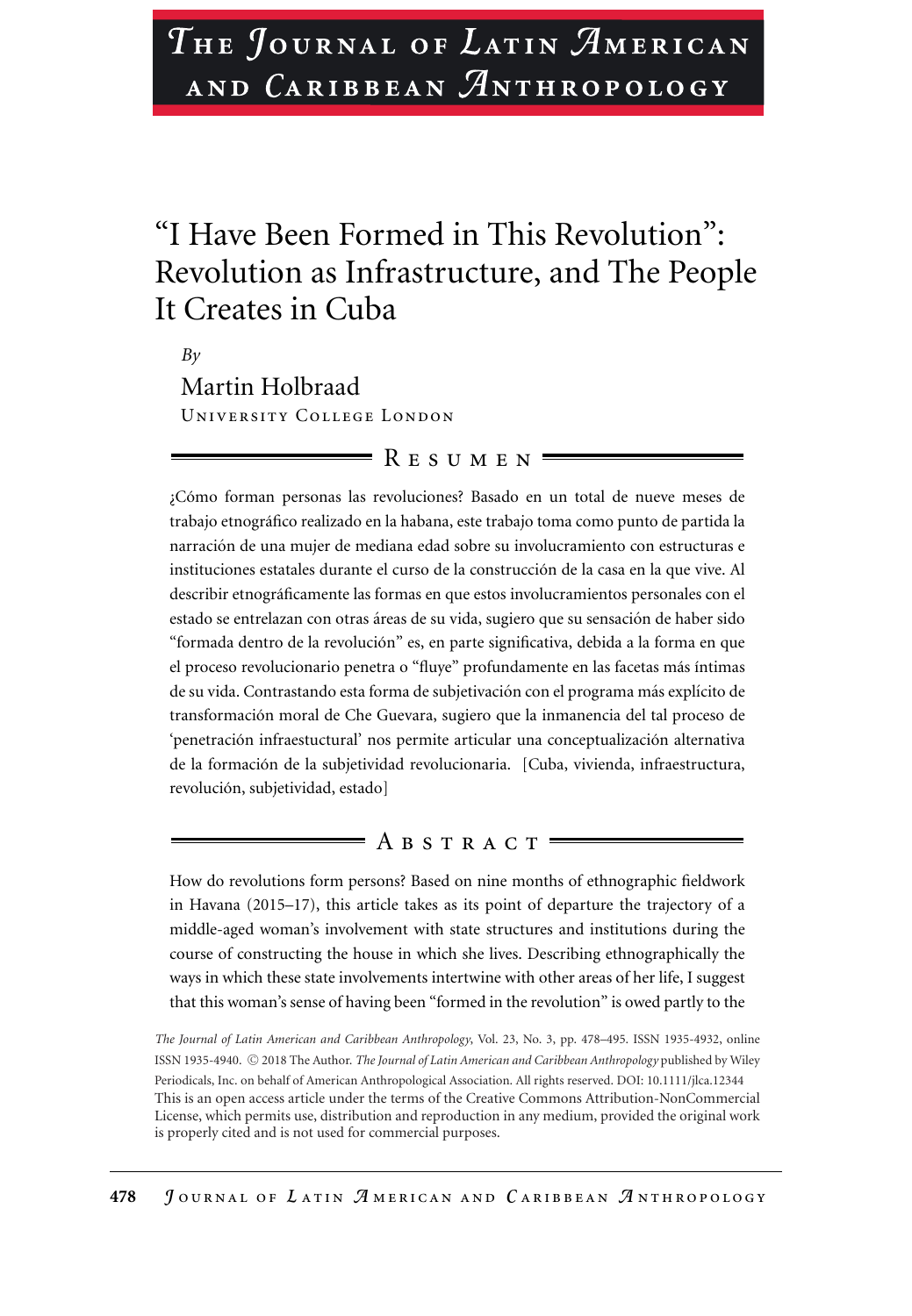way in which the revolutionary process penetrates (or "flows") deep into the minutiae of her life. Contrasting this manner of subjectivation with Che Guevara's conception of *conciencia* and the formation of a "New Man," I suggest that the immanence of this process of infrastructural penetration may enable us to articulate an alternative way of understanding how revolutionary subjects are formed. [Cuba, housing, infrastructure, revolution, state, subjectivity]

I've been formed in this revolution—I am revolutionary, but in my own way. I don't agree with lots of things in this. This thing is becoming harder and harder. The other day I took a taxi, and there was a guy inside speaking horrors. I couldn't help it, and just told him, "Why don't you just get yourself on a raft and leave us all in peace!"

This was told to me over an afternoon coffee in summer 2015 by Clarita, one of the many friends I have made in Havana over almost twenty years of visiting Cuba as an anthropologist. It is a statement that I take to be entirely commonplace, chosen more or less arbitrarily from the many conversations I have had or have overheard other people having over the years. Obviously, not everyone I know, and certainly not everyone in Cuba, would agree with it. There are those who "speak horrors" of what Cubans refer to as "the revolution," and those, particularly among the younger generations, who seem to treat the whole question of being revolutionary as pretty much irrelevant. My ethnographic stance, however, is that, notwithstanding well-documented differences in experience relating to different gendered and racial positionings, for adults who still remember times of statesocialist normalcy in the 1980s or before, and who lived through the trauma of the so-called Special Period of the 1990s and are still in Cuba to tell the tale, this notion of "having been formed in the revolution," and of still–in some way or other–caring about it, is commonplace—even normal. The statement is normal enough, at any rate, to justify asking what process of "formation" is at stake when people declare themselves to "be revolutionaries" in this way, and how relations between persons (such as Clarita) and political processes (such as the Cuban revolution) that such statements express might be conceptualized. This is the topic of the present article, and I shall be using Clarita's story—one of many I have been collecting intensively during a period of nine months' fieldwork in Havana in 2015–17—as my ethnographic basis for addressing it. As with extended case studies in the Manchester School tradition, Clarita's case has not been selected as a representative "apt illustration" (as a Cuban saying goes, "each person is a world"), but rather for the way in which it reveals "social and political forces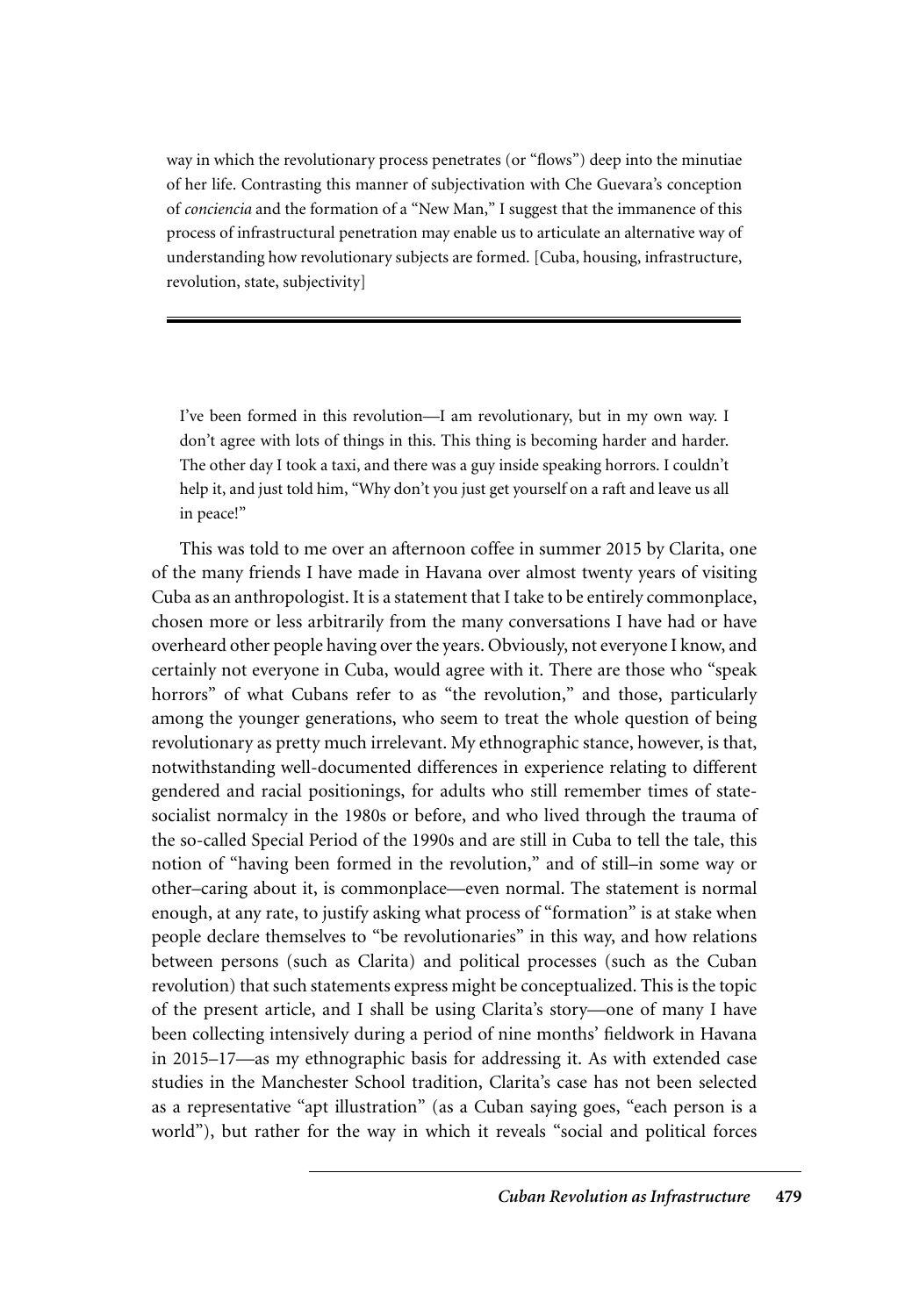engaged in the generation or production of social life" (Kapferer 2015:2). In its near-humdrum normality—almost everyone in Cuba has one—Clarita's story, as we shall see, provides an analytical perspective on the pervasive force of revolution in particular, and its power to generate people, such as Clarita, in particular ways.

Raising the question in this way invites some immediate answers that ought to be avoided. For, certainly in the Cuban context, when people speak of their "formation" as "revolutionaries," the temptation is to assume that what they are speaking about are the diverse and highly institutionalized structures for the moral and political formation of citizens that are so characteristic of state-revolutionary societies such as Cuba: from the consciousness-forming aims of the state education system or the Communist Party (Medin 1990), to recurrent mass mobilization initiatives (Kapcia 2005), as well as the ubiquitous presence of revolutionary ideology through the state media (Gropas 2007). Indeed, in the case of Cuba it may be particularly appropriate to associate the idea of "forming revolutionaries" with an explicit program for the inculcation of revolutionary values, given the central and distinctive role given to the formation of revolutionary "consciousness" in the thinking of Che Guevara and Fidel Castro: the notion of the New Man (*Hombre Nuevo*) distills the ideals, if not necessarily the practical consequences, of this explicit program for the revolution (Martínez Herédia 1989; Guevara and Castro 2009). We might also note here that, with its Pauline connotations, the notion appears to have become fashionable again among theorists of the Left such as Giorgio Agamben (2014) and Alain Badiou (2003), eager to articulate revolution as a Messianic event capable of bringing about not just a new person, but also a New Time of sorts.

No one could deny the significance of this aspect of the formation of revolutionary subjectivities in Cuba. Still, it would be wrong to assume that this is all that lies behind people's sense of being "formed" by the revolution. In fact, a great many of the people who see themselves in this way are, in a host of contexts, inclined to express deep ambivalence about the relentless ideological output of what they often refer to in an objectifying way as "the state" or "the government," or even just in the third person as "them" (*ellos*). Clarita is hardly unusual in this respect. While, as she says, she has no time for people who "speak horrors" of the revolution, she dreams of the possibility of having "antenna" TV in her house in the working-class district of Marianao—referring to contraptions that are used illegally in homes across Havana to receive the signal of U.S.-based TV channels. When asked why, she explains that state TV is "always the same old thing" (*lo mismo con lo mismo*) and in her mind entirely identified with "ellos." Conversely, when we discussed what she perceives as the current "loss of values" (*perdida de valores*) a propos *Conducta*, a popular and critically acclaimed 2014 Cuban film depicting the ailing realities of life in a secondary school in contemporary Havana, Clarita explained that she owes her values to her family and the strict upbringing they gave her. School was important, and she was a good student, but as in films such as *Conducta*, she says, school is not enough. The family, as far as she is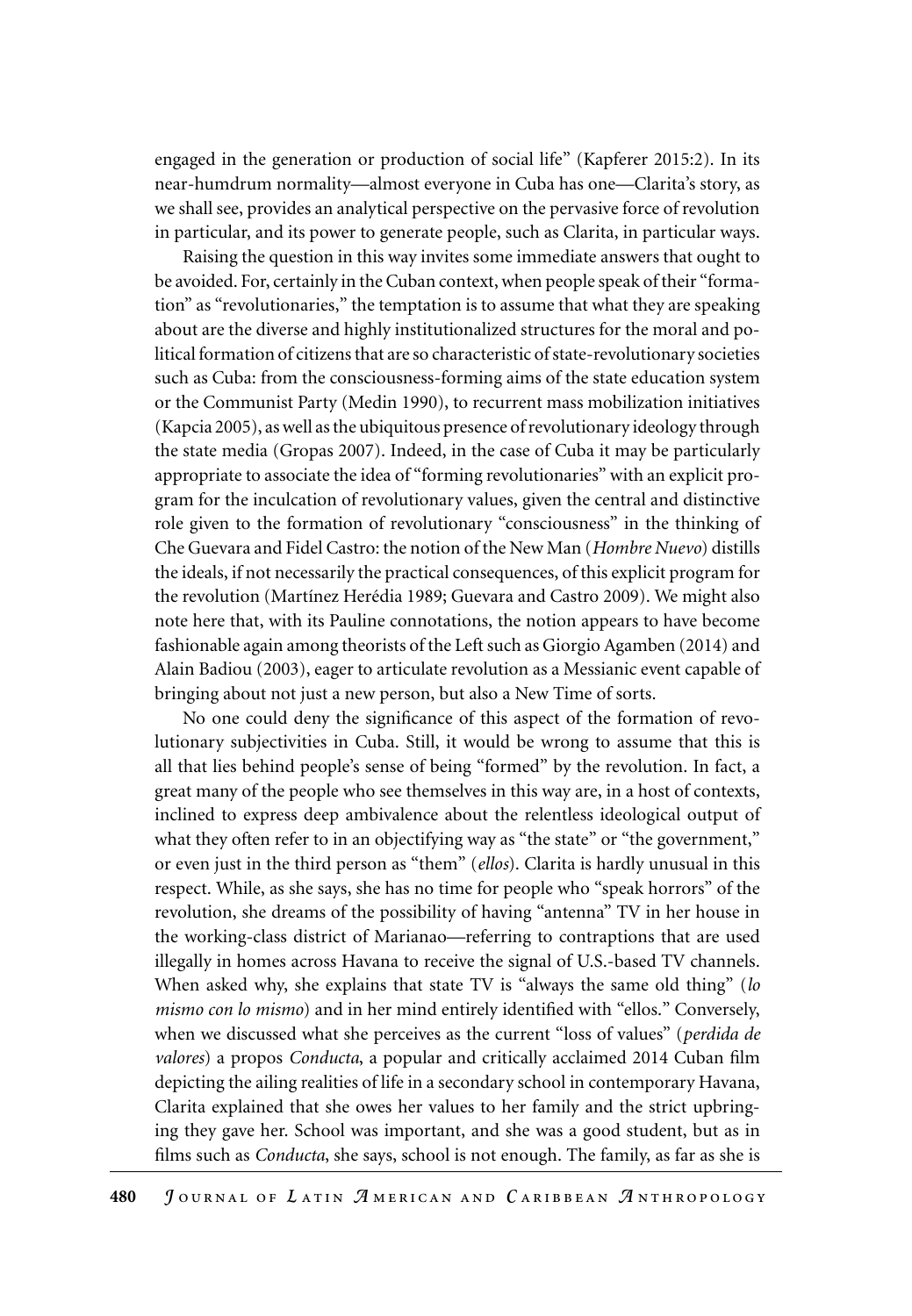concerned, is where your values are ultimately formed. Similarly, having worked in logistics for a construction company since the early 2000s, she has never had the inclination to join the formal Party structures. "I do my job well and don't need anyone to tell me about work values—I have that from my family already . . . I'm not interested in advancing in this way; these things are far from me," Clarita says, with an expression of distaste on her face.

We have, then, an apparent paradox. As we know from Che Guevara, statesponsored structures for the ideological and moral formation of revolutionary citizens seek to overcome the ontological separation between state and subject, by molding subjects that make the revolutionary project their own (Guevara and Castro 2009:16–17; see also Holbraad 2014). Subjective consciousness and objective sociopolitical transformation are meant to be fused, such that creating the New Society implies, as a direct corollary, also creating the New Man. However, from the point of view of people like Clarita, this state-sponsored program for the transformation of consciousness is often the object of great distaste, and the most obvious point of people's *alienation* from the project of the revolution. More than in any other area of daily life, perhaps, it is the relentless and seemingly repetitive "oficialismo" of the media, the political rituals, and other spaces that are officially designated as "political" or "ideological" that are most likely to induce a feeling that the revolution is *not* "our" project but "theirs."

So, if the formation of revolutionary subjectivity were to be understood as a matter of transforming consciousness, then people like Clarita are either lying when they say that they are revolutionaries, or deeply confused about it. However, this would be unfair (see also Holbraad 2014; Gold 2015). As I will suggest, the project of revolution involves a process of "formation" that in some ways runs deeper than questions of "values," "morality," or "consciousness." In a nutshell, this deeper level of formation pertains not so much to the manner in which the state can inculcate particular ways of thinking among the population, but rather to its attempts to shape particular *forms of being*. In particular, the focus here will be on the revolutionary project of state provisioning and infrastructure, the primary task of which is to constitute the revolution as an all-encompassing totality that, in its deliberate unfolding, flows into the subjects it seeks to "contain," shaping their lives at their very core. Viewed from this perspective, the question of revolutionary formation turns on the manner in which this current of revolutionary infrastructure, understood as a process rather than an entity, is articulated in relation to the people on which it operates. Indeed, as we shall see with reference to Clarita's story, such an approach enables us to conceptualize the limitations of revolution as a formative force, since it posits infrastructure as inherently incomplete—a force that has to interact not only with its own limitations, but also with other forces and fields that have a claim on people, such as kinship or neighborhood, which render the dynamics of their conformation as subjects far more precarious than official revolutionary discourse seems to imagine.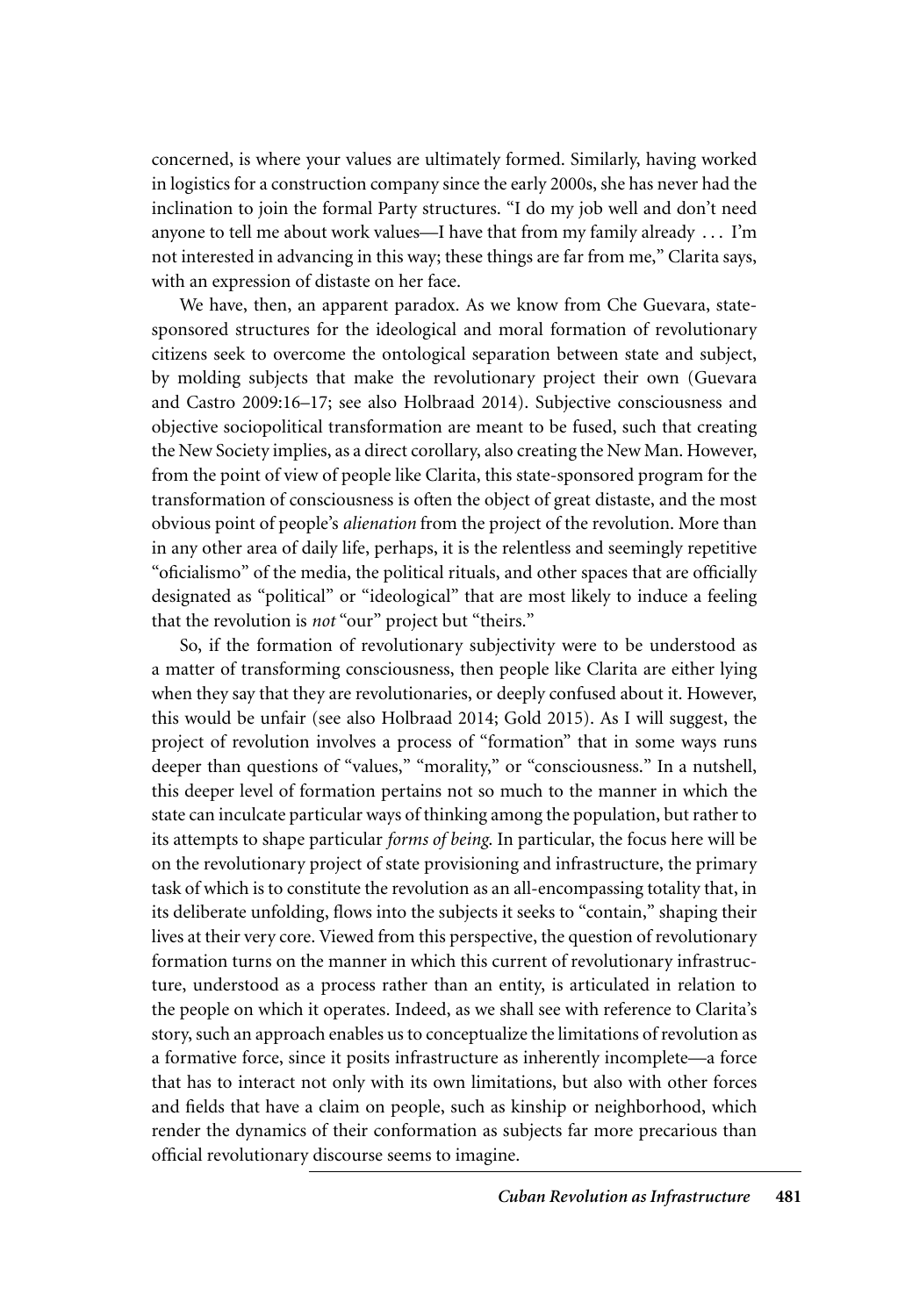Of course, studies of how material forms of state power generate particular subjective effects are hardly new. For example, this analysis of the Cuban state's (limited) capacity materially to mold its subjects can be seen in light of the role of varied ideological state apparatuses (Althusser 1971) as well, perhaps, as being an embodied *habitus* (Bourdieu 1990) in the reproduction of ideology or hegemony (Gramsci 1971). Material regimes of power, discipline, and governmentality (Foucault 1998) are also relevant, and questions about how state rationality is imposed through the territorial organization of infrastructure are pertinent as well (Lefebvre 2009). Here, however, my focus is on how questions about "state," "infrastructure," "subject" (and the relationships among them) feature as *local concerns* within, and for, the state-revolutionary process in Cuba—a project of sociopolitical transformation that, as we shall see, is staked explicitly and deliberately on the transformative potentials of material infrastructure. In other words, the very questions that Althusserian, Foucauldian, Lefebvrian, and other such frameworks address theoretically are here "indigenised" and turned into objects of ethnographic inquiry. Indeed, given the heavy theoretical freight of these frameworks (replete as they are by their nature with specific and critically differentiated tenets, premises, and assumptions about what states, infrastructures, and subjects are, and how their relationships are to be understood), adopting one or more of them as the prism through which to understand how similar concerns are configured in Cuba runs the risk of ethnographic distortion: trumping Cuban ethnography with French theory, so to speak, risks foreclosing the capacity of the former to generate conceptual possibilities of its own (see also Holbraad 2017). Hence, this article is limited to the task of working up its argument about infrastructure-as-process from the Cuban ethnographic materials, leaving for the future the more theoretical task of specifying how this anthropological conception might relate to more general theoretical frameworks, such as the aforementioned, and even whether, in its contingency, it could provide a critical vantage upon them.

To set the present argument from ethnographic contingency on track, then, we may begin by outlining the salient characteristics of the project of revolution in Cuba as it has been articulated by its protagonists. Of particular interest is the way in which the total sociopolitical transformation that the idea of revolution evokes has been presented officially from the outset of the process, after the initial Triumph of 1959. This discussion will focus on Fidel Castro's perhaps most famous and influential attempt to convey the guiding principles of revolutionary transformation, namely, his famous "Palabras a los intelectuales" speech (Words to the Intellectuals), delivered in summer 1961 to a group of leading artists and writers who had assembled in the José Martí National Library in Havana to debate their worries about apparent incursions by the new political leadership on their freedom of expression.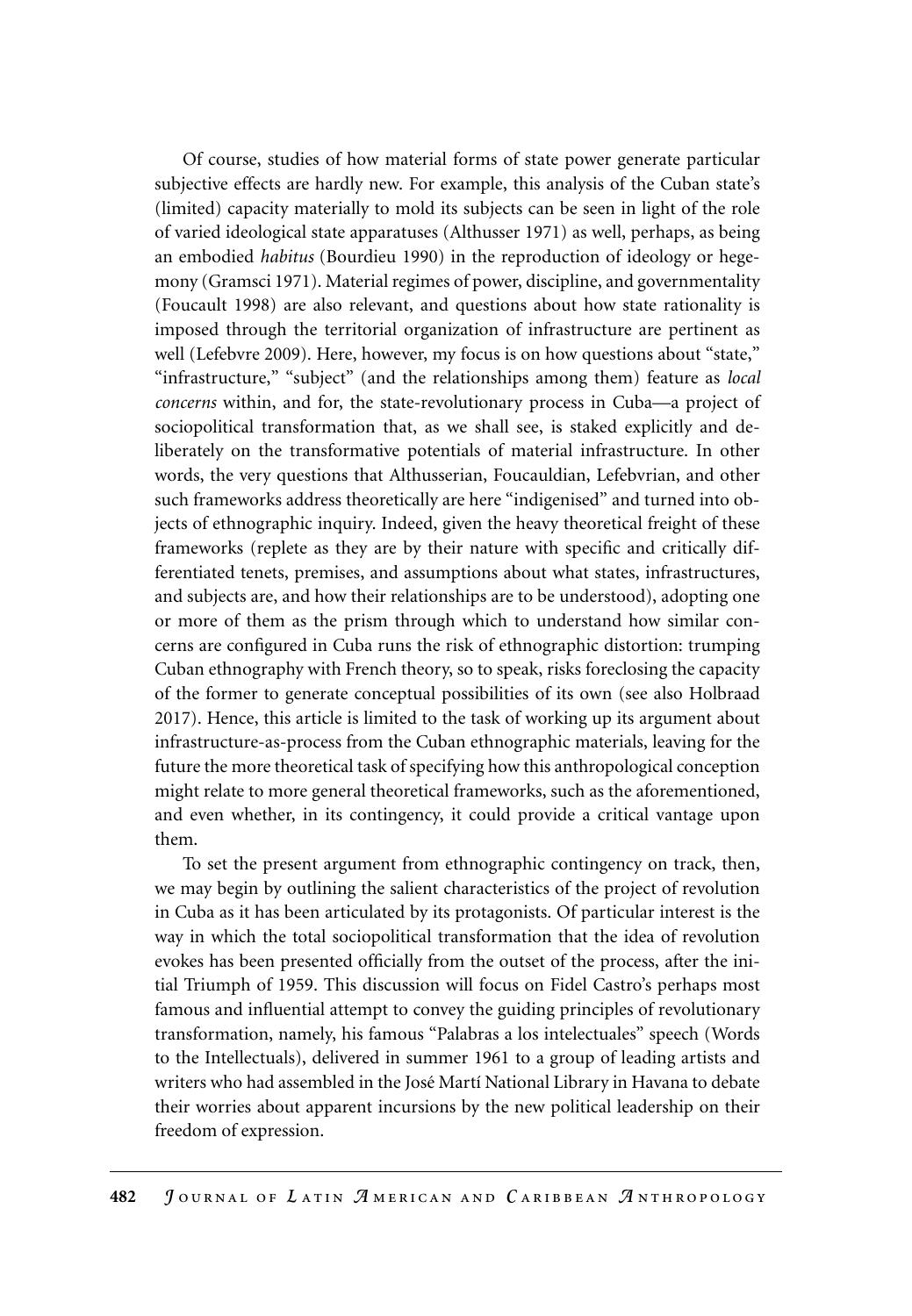#### **"Words to the Intellectuals": Revolution as Total Current**

Fidel's<sup>1</sup> notorious speech, which has achieved an almost sacred status in Cuba over the years, was most immediately a message from the Cuban leader to intellectuals and the population at large about the limits of the newly installed revolutionary government's tolerancefor dissent. Certainly, as is often pointed out in the extensive scholarly commentary that has centered on it ever since (e.g., Martínez Pérez 2006:36–42), the speech served to set the coordinates of the relationship between art and politics in the country's still evolving revolutionary project. With an eye to my argument about the totalizing effects of the state-revolutionary project of infrastructure, however, and in view of the speech's abiding role in defining the character of the revolutionary process as a whole (see Holbraad 2014), here the focus is on the manner in which Fidel's words enunciate the very *shape* of revolution as a political form:

[Even artists and writers who are not revolutionary] should have the opportunity and freedom to express their creative spirit within the revolution. In other words: within the revolution everything; against the revolution, nothing. Against the revolution, nothing, because the revolution also has its rights, and the first right of the revolution is the right to exist, and no one can oppose the revolution's right to exist. Inasmuch as the revolution embodies the interests of the people, inasmuch as the revolution symbolizes the interests of the whole nation, no one can justly claim a right to oppose it. This is not some special law or guideline for artists and writers. It is a general principle for all citizens. It is a fundamental principle of the revolution  $\ldots$  [T]he revolution has one right: the right to exist, the right to develop, and the right to be victorious. (Fidel Castro Ruz, in a speech delivered in Jose Marti National Library in 1961)

Thus, in the course of defining the most basic characteristics of revolution as a constituent of the world (something that exists, by right, as he puts it), Fidel delineates its form with reference to particular coordinates, dimensions, and principles of motion and transformation over time. Two features are of particular interest here. First, the revolution is presented as a *container*, as something that has an "inside" that, in a certain sense, is all-encompassing.<sup>2</sup> It is a totality, an all-containing "everything," *against* which nothing can exist. Note, however, the explicitly normative nature of the binary: contrary to frequent misquotations, it is not so much inside as opposed to an "outside" with which Fidel is concerned, but rather inside as distinct from *against*. Nonrevolutionaries, he says, should be allowed to exist and express themselves within the revolution, but what must be annihilated (so, therefore, in some sense, must also *exist* in the first place) is whatever goes *against* the revolution. The nonrevolutionary exists within the revolutionary, while the counterrevolutionary is left with no right to exist—nullified, "nothing."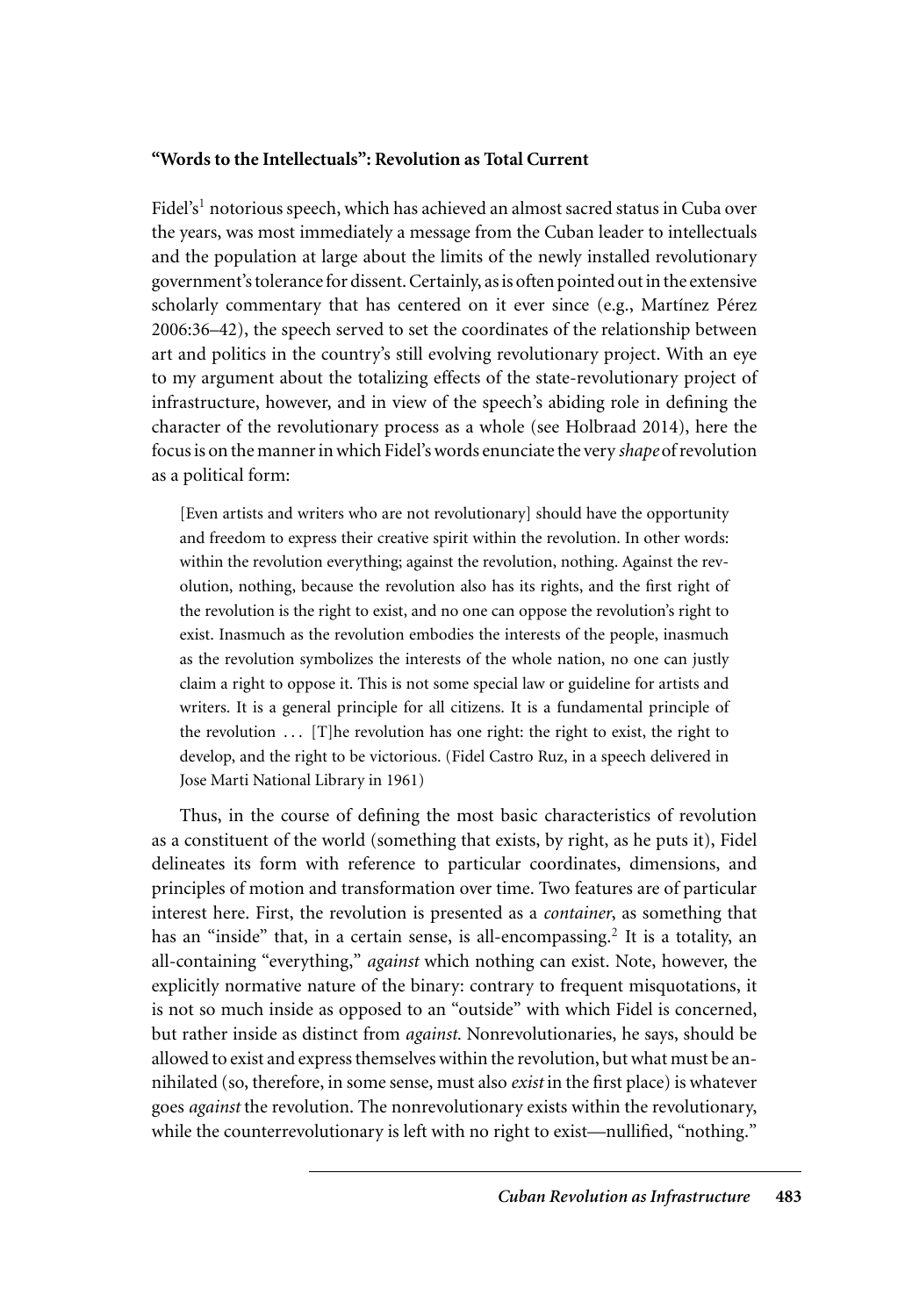The second feature of the shape Fidel's words give to the revolution is that it takes the form of motion—a vector of "development." This is hardly original, since the notion of a forward-moving thrust has long been recognized as a central element of revolution understood as a peculiarly modern political form (Kosellek 2005). Still, Fidel's rendering of this idea is interesting for the way in which it links a sense of development to the normative idea of revolution as a container of everything. Forward motion, here, is not just the shape revolution marks over time, but a *right* that the revolution has, as *against* the putative rights of people, and particularly the counterrevolutionaries that this forward motion of development is meant to nullify. Effectively, this is an image of revolution that realizes its *telos* as a totality, or completes itself, through its own movement: it is a container of everything, which takes the form of a *totalizing current*, we might say, mixing the metaphor.

The question arises, then, as to how such an image of revolution may fare in political practice, and what it might be like for an ordinary citizen such as Clarita to be part of this totalizing current. My thesis is that the state project of infrastructure is the prime mechanism through which this notion of revolution as an all-containing and all-conquering motion is enacted, rendering the revolution an immanent and thus also constitutive part of citizens' lives. The revolution in this sense seeks deliberately to constitute its own people, becoming part of the very fabric of their being, containing them by being contained *by them* in the most literal sense. "Revolution is to construct" (*revolucion es construir ´* ) as one of the recent state-sponsored slogans has it. The story of Clarita's house exemplifies howinfrastructural considerations of this kind relate to the constitution of revolutionary subjects, who see themselves as having been formed "in" the revolution, as she put it. Recounting Clarita's story as typical serves to demonstrate the pervasive manner in which the revolutionary project seeks to implicate itself in the core of the most ordinary aspects of its citizens' lives, and thus, to "form" them as parts of that project.

#### **Clarita's House**

Born in the early 1970s, Clarita grew up on the outskirts of Havana, in San Francisco, in a two-bedroom apartment built above her maternal grandfather's single-story house by her stepfather, who has since lived there with her mother. At that time, construction by individual citizens was subject to strict planning regulations, and construction materials were to be procured only from state agencies, which were in a chronic state of shortage due in part to systematic theft by state employees. So, as was (and remains) entirely commonplace, Clarita's stepfather opted to procure the materials illegally on the black market. The flat itself, which remained a work in progress for much of Clarita's childhood and adolescence, was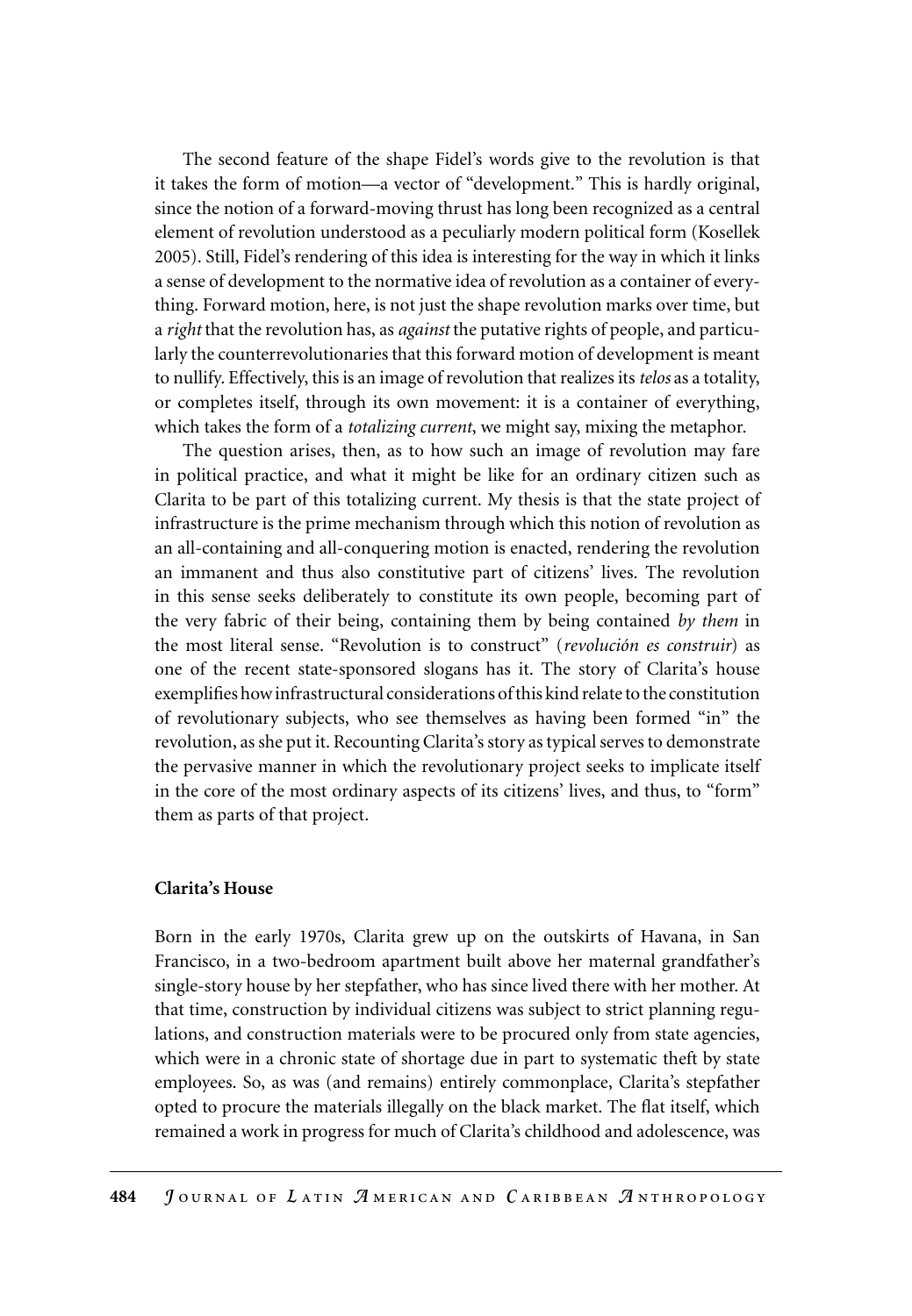formally "legalized" (*fue legalizado*) in 1982 by amending the original ownership deeds tomake it appear as if the second floor was part of the original building owned by Clarita's grandfather—a common (although illegal) bureaucratic process, aided substantially by the fact that Clarita's mother at that time held an administrative post at the offices of the municipal housing authority (*oficina municipal de viviendas*), which allowed her to use her connections to facilitate the needed paperwork.

As Clarita describes it, the family was particularly united (*unidos*) and Clarita's childhood was good. Entering her twenties, however, and having graduated from a technical apprenticeship in gastronomy, the cohabitation arrangement became more difficult. Everyday conflicts began to fester, and as she reached her later twenties she felt it was time to leave the family home. However, while she had a number of serious relationships during this period, none of them provided the conditions for her to move, and she was in any case wary of depending on a man. On the other hand, her salary as a logistics administrator in a state construction company, in which she has worked from the late 1990s, was far from being enough to acquire a home of her own. In 2003, however, a scheme was agreed upon between her construction company and her area's *Poder Popular* (local government), allowing the company to construct houses for its own workers provided they also constructed a house for the Poder Popular to house families in need: Clarita seized the opportunity. Having excellent relations with her coworkers in general and her boss in particular, Clarita made sure her name was put forward for the scheme.

Having been provided by the Poder Popular with an empty plot in the densely populated municipality of Marianao, from 2005 she became involved in overseeing the construction works, coordinating shifts, ordering, and guarding the company materials, feeding the workers, and so on. This, she explained, meant developing a variety of relationships with her new neighbors: for example, she needed to use their kitchen and bathroom facilities for herself and the workers; she also often asked for neighbors' help in transporting materials, keeping an eye on the works' progress, and in ensuring that materials were not stolen either by some of the workers (although she felt she could trust most of them since they were her coworkers and she had chosen people she knew well) or by other neighbors. Her sense of obligation to particular neighbors who had become involved over the years in the house's construction, as well as the frictions and arguments that inevitably occurred in the process, increased with the long delays resulting from successive restructuring and relocations of the construction company.

An added source of stress occurred from 2010 onwards because a new Poder Popular delegate began to resist Clarita's claim to the home-to-be, arguing that a coworker with more urgent family problems, who at that time was completing a state mission in Venezuela, should be given the house instead—a house that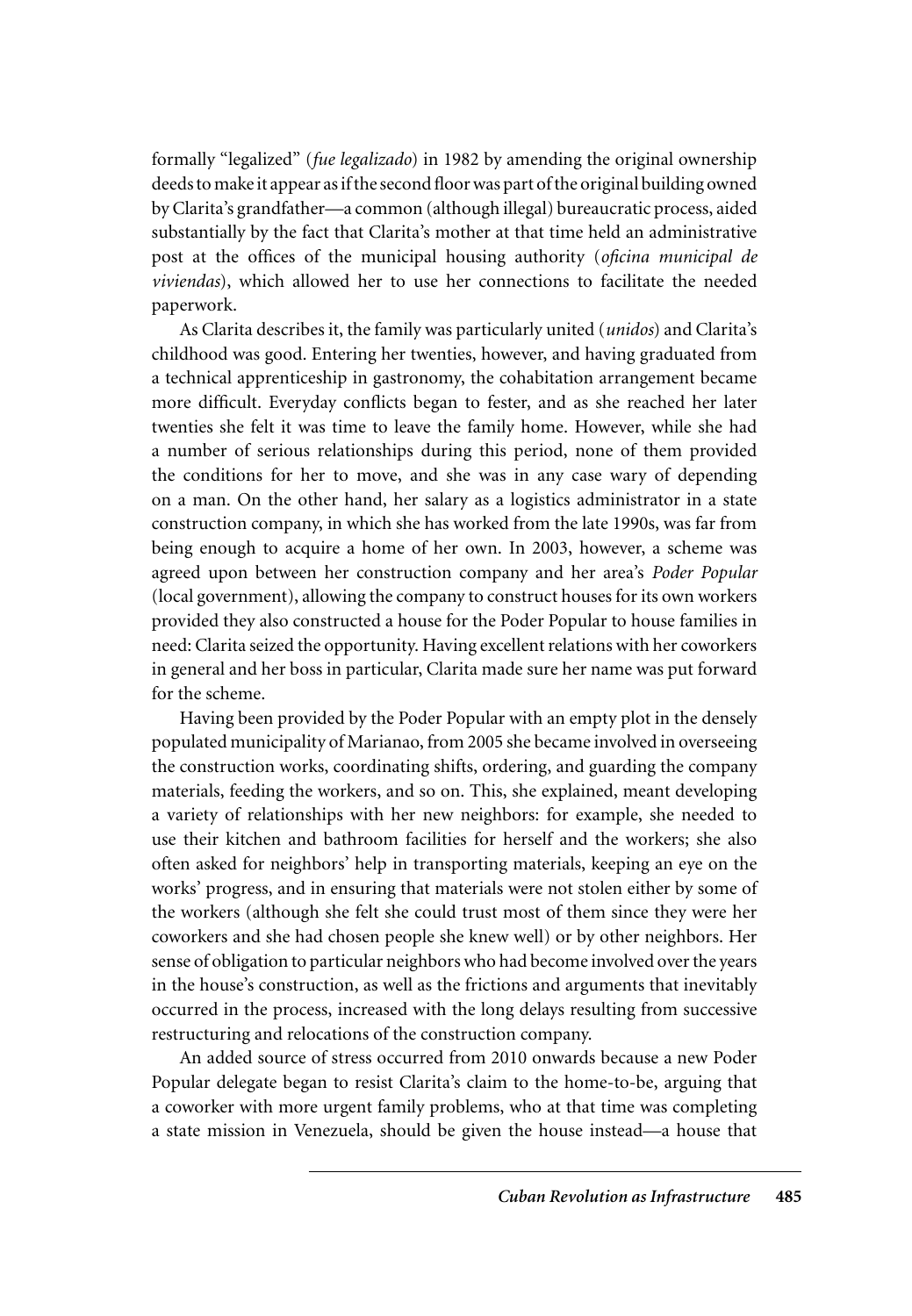Clarita had by now spent more than five years constructing. Indeed, much of Clarita's account of the house construction centered on her conflict with this government delegate. Things came to a head when Clarita's mother, making good use of her strong track record as a member of the Communist Party, confronted the Poder Popular delegate, arguing that depriving her daughter of the house she had worked so hard to build under the terms of the Poder Popular's own scheme was an example of the kind of behavior that serves to "alienate the youth of this country," as she put it, making them "indifferent to our revolution." Combined with some personal lobbying on Clarita's behalf by her boyfriend at the time, who worked in the higher echelons of state construction as a civil engineer, Clarita's mother's intervention is recounted as a turning point in the affair. The issue was resolved by giving the two houses under construction to Clarita and her rival and then, in 2011, very quickly constructing two further houses on a different plot in order to comply with the terms of the scheme. With all four houses completed in 2012, Clarita and her coworker and his family are now neighbors and, as it turns out (Clarita was anxious about this and anticipated conflicts), they get on well.

The focus of Clarita's retrospective accounts of that stressful period—told on various occasions in the living room of the now completed two-story house, in which she has been living alone ever since—are the relationships into which the building process propelled her. On the one hand, ending up with a home of her own enabled her to extricate herself from the daily problems she had with her stepfather, with whom she now has a much warmer relationship than in the past. Furthermore, the move served to deepen her relationship with her mother, who stood by Clarita throughout the period of construction, not least by doing much of the informal cooking for the workers on the construction site. Indeed, their relationship has also become closer since Clarita moved into her house. As Clarita explains, while she enjoys finally having her own home, and feels that this gives her a strong sense of independence (particularly when it comes to her relationships with men), she is not happy spending nights there on her own, since the neighborhood is a rough one and, in any case, she is accustomed to sharing sleeping quarters. Thus, most nights her mother comes down from San Francisco to sleep on a foldaway bed that Clarita keeps in the bedroom, and leaves in the morning, when Clarita has gone to work, to run errands and then return to her own house. Mother and daughter spend more time together now than they ever did in the past, and, as they both often say, they depend on each other for everything.

On the other hand, the building process created a somewhat rugged terrain of relationships with a whole series of neighbors. Emphasizing the importance of getting on with people in general, Clarita thinks of herself, rightly, as an easy-going person: "I respect everyone around here," she says, "and greet them: 'How are you?' 'And the family?'—or help them with things if someone in their family is ill; that kind of thing." But for her this is also an aspect of a more pervasive concern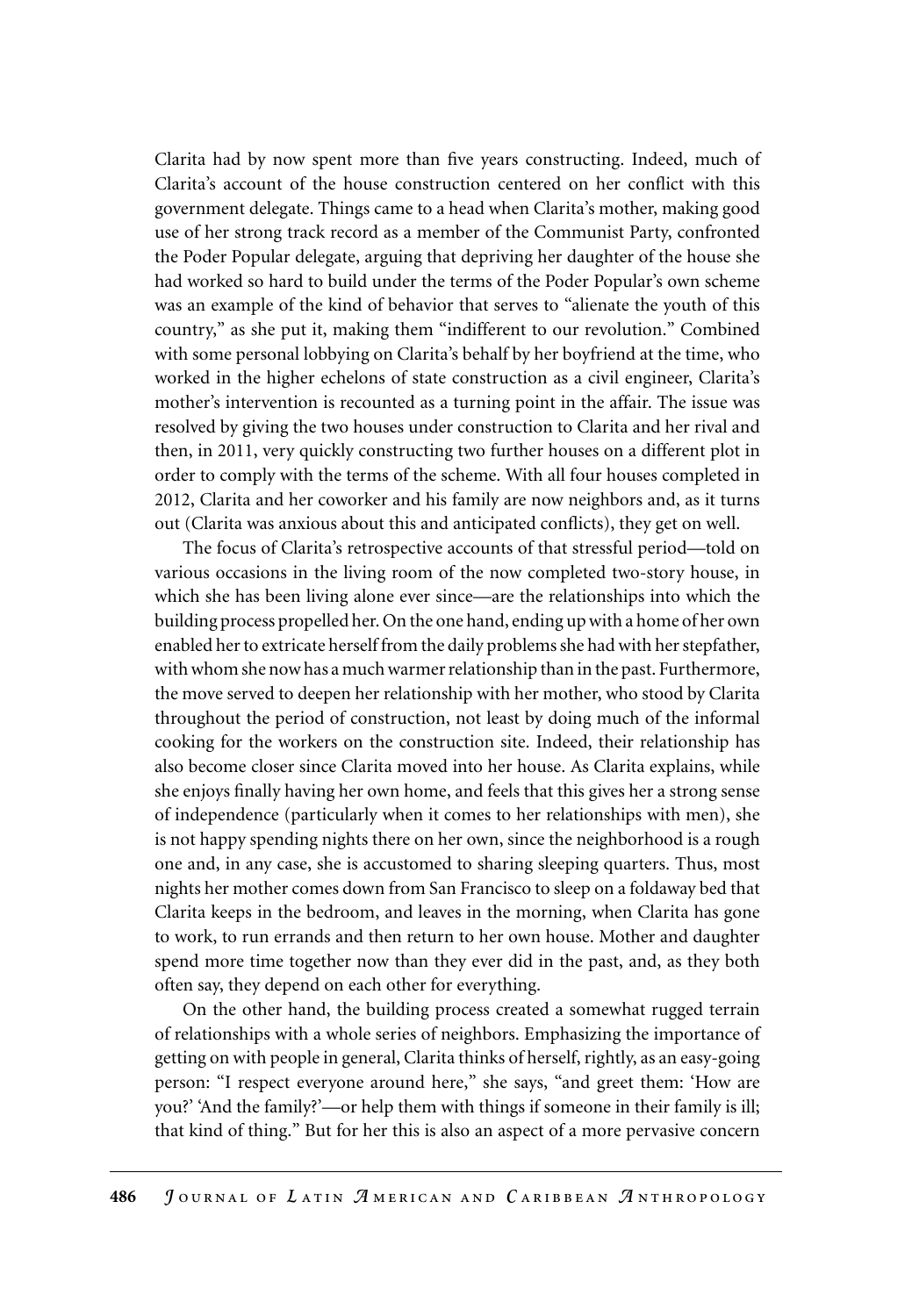with establishing and maintaining the right distance from her neighbors. This, she admits, is always a consideration. One must live "*juntos pero no revueltos*," she says, invoking a refrain heard repeatedly in Cuba when discussing people's preferred living arrangements, which literally translates as "together, but not scrambled." The problem for Clarita, however, is that many of the people in the neighborhood who helped her during the years of the construction are precisely of a kind that tend to live in a "scrambled" state: in and out of each other's houses, not to mention beds as well as pockets, with no sense of privacy, everyone knowing everyone else's business, and, inevitably as she sees it, mired in frequent arguments and conflicts. "They are not bad people and, when they need to, they come together. But I need to be alert with them always, and can't be giving them coffee, rice, or money all the time, as some of them think I will. Sometimes I do, but I don't let everyone in—I just give it through the railings," she says, referring to the dense metal structure that she, like some of the other better-off neighbors, has installed to render the porch at the front of her house impenetrable to intruders. The danger, she explains, is that people will think she is too good for them, adding: "Sometimes they call me *la turista* (the tourist) when I get home from work. But there's no problem, they know I respect them, and they respect me too; we help each other, but everyone in their own space" (*cada uno en su espacio*).

#### **Infrastructure and Revolution**

In view of the recent increased interest among anthropologists in the notion of infrastructure (e.g., Harvey 2012; Larkin 2013), it is noteworthy that the anthropology of socialist and postsocialist societies has been at the vanguard (e.g., Humphrey 2005). This should come as no surprise, since, as Caroline Humphrey (2004:91) observes, in socialist societies the question of infrastructure—indeed the very term—is deliberately marked in line with the political ontology of Marxism, in which infrastructure refers to "the foundational structure of a social formation." As Humphrey suggests with reference to the Soviet case, state-run projects of infrastructural provision—"the basic equipment, facilities and services necessary for the functioning of a community" (2004:91)—stand in a metonymic relationship with the socialist sociopolitical arrangements that they are meant, perforce, both to promote and to enact. Indeed, infrastructure on this account serves not just as a means to manage the vital arrangements and needs of the population, but rather to *orchestrate* them through state planning. Soviet planners, then, advanced "the radical biopolitical proposition that the adjustments between processes of population, processes of production, and apparatuses of social welfare could be programmed by the state" (Collier 2011:38).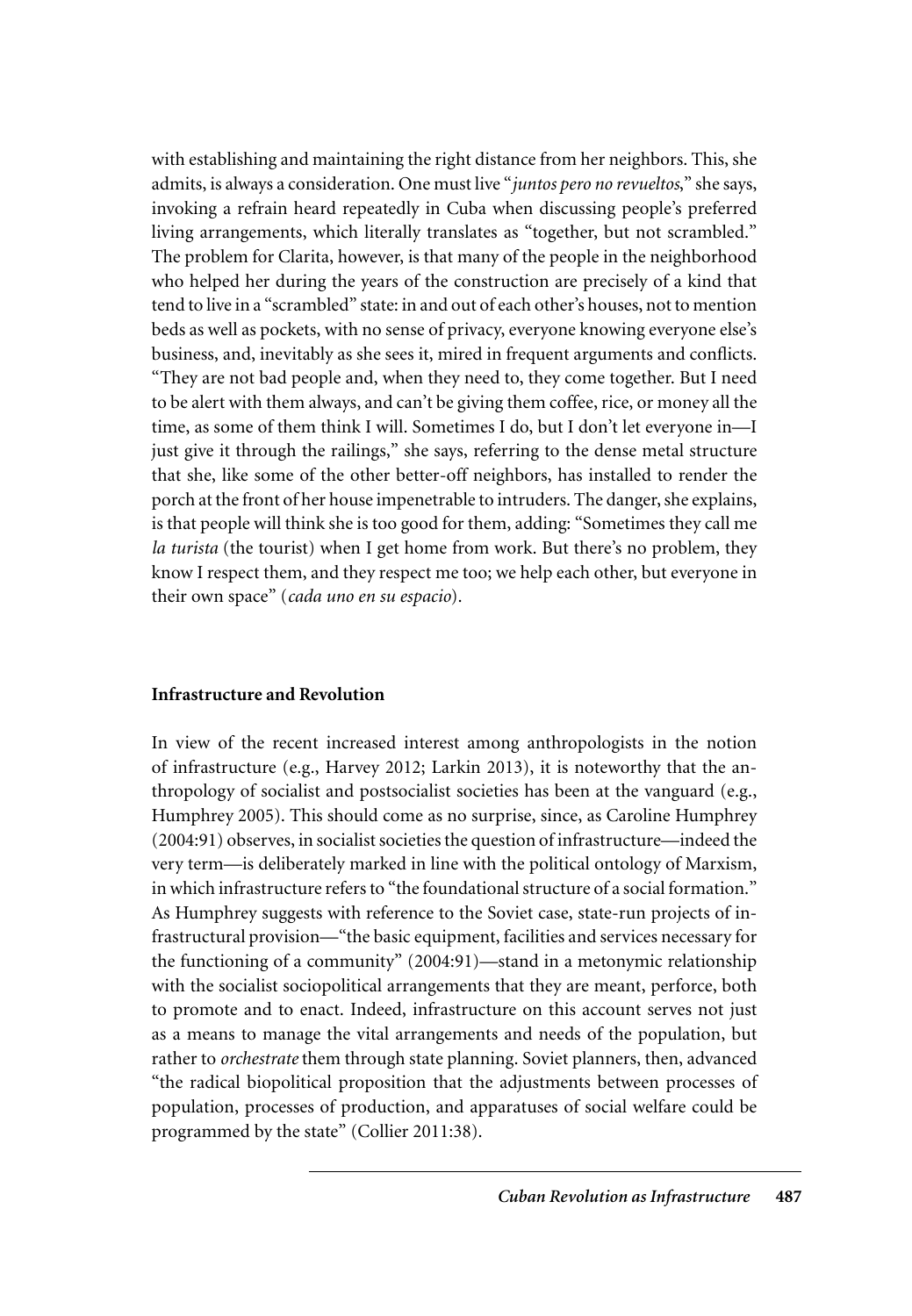Historically, it could be argued that there have been elements of such a totalizing approach to housing in revolutionary Cuba as well. In his prerevolutionary tract, *History Will Absolve Me* (1983:49), Fidel Castro set up the chronic shortage of decent and affordable housing for the people as one of the principal problems of social justice to be solved by his nascent revolutionary movement. True to those programmatic words, a major legislative watershed following the 1959 revolution was the Law of Urban Reform (henceforth, "LRU"—*Ley de Reforma Urbana*) of 1960. While the law upheld the principle of personal (as opposed to private)<sup>3</sup> ownership, the state authorities took effective control of the entire population's living arrangements.<sup>4</sup> Dwellings of different types were distributed by the state housing authorities—particularly the all-powerful *Instituto Nacional de Viviendas*—according to a plethora of regulations whose aim was to ensure an equitable distribution according to need. For example, each "family nucleus" was entitled to a single residence, and moving house could only be done by "swapping" one's home for one of equivalent value under the close supervision of the housing authorities. While informal cash payments were in such cases typically made as part of the transaction, "on the left side" (as Cubans say: *por la izquierda*), to compensate for inevitable differences in value, the state's ultimate say in people's living arrangements remained firmly in place through a series of legal reforms of the housing laws in the 1980s, up until the ban on the sale and purchase of housing was lifted in 2011 as part of Raul Castro's broader raft of market-oriented reforms.

Throughout the revolutionary period, the state's totalizing role has been evident in the construction of new housing stock. Having taken over the production and distribution of all building materials in 1960, the Ministry of Construction (thus renamed in 1963) took effective control of all housing construction in the national territory, subjecting citizens' personal construction projects to tight regulation. During the tellingly called "grey" period of 1971–1985, when the influence of the Soviet Union became pervasive, there were a number of major impetuses toward state-planned "total" housing in Cuba, epitomized by the development of such huge housing projects as the emblematic Alamar district, built on the eastern outskirts of Havana in the early 1970s. This was also the time of the notorious *microbrigadas* (microbrigades) campaign through which state-employed workers were provided with the means to construct new buildings on empty plots of land, using prefabricated materials provided by state outlets, and following mainly Soviet and Yugoslav blueprints (De Las Cuevas Toraya 2001). The microbrigadas scheme was one of many victims of the so-called Special Period of the 1990s, in which Cuba was thrown into dire financial straits following the withdrawal of Soviet debt financing. The aforementioned Poder Popular sponsored initiative from which Claritra benefited, which was rolled out in the 2000s and again in the 2010s, when the economy started finding its feet again (partly with the support of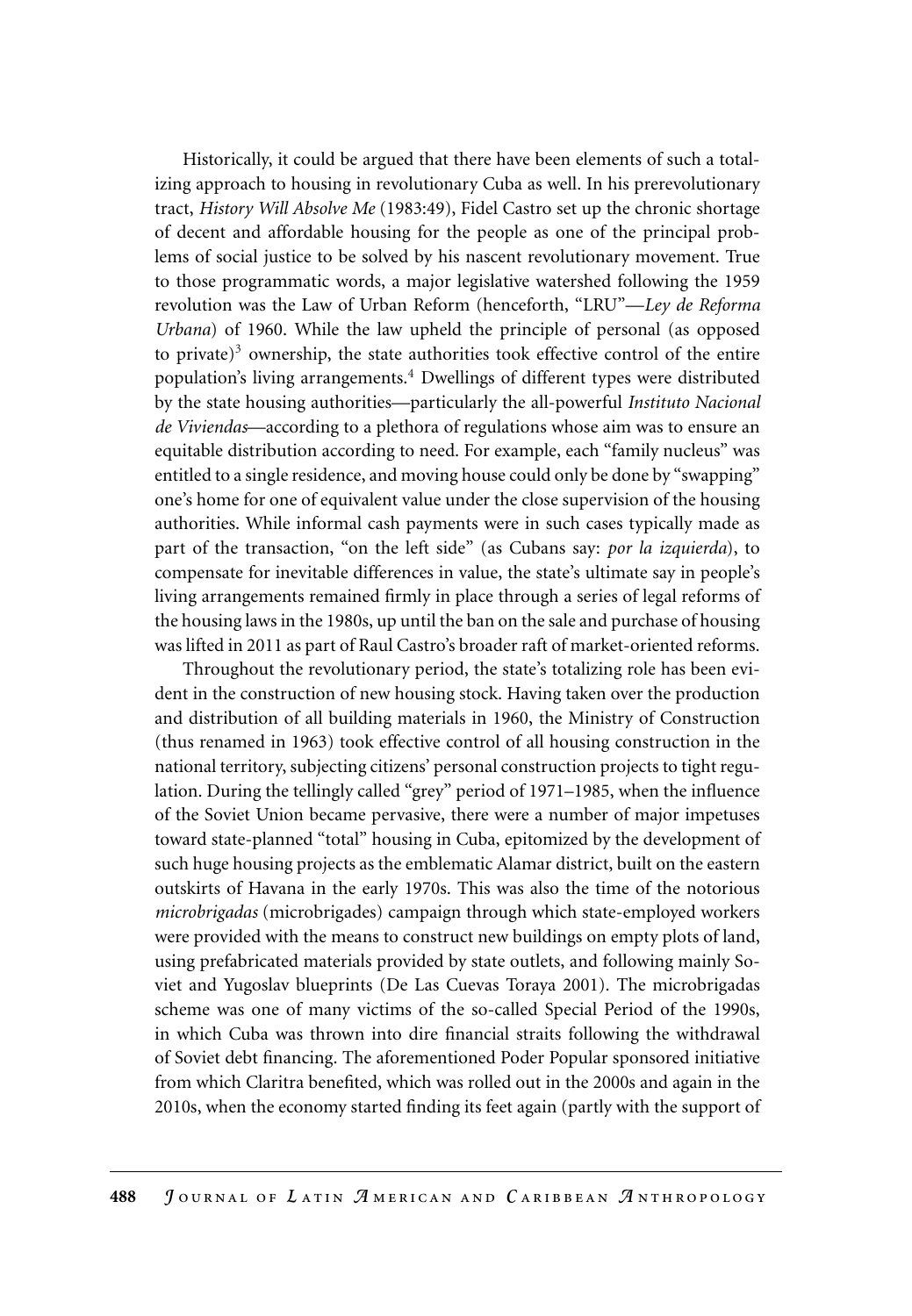Chavez's oil-rich Venezuela), are proof of the Cuban state's enduringly pervasive ´ role as provider of housing for the population.

Nevertheless, it would be hard to argue that the Cuban revolutionary government's investment in housing ever reached the quasimetaphysical heights of the Soviet model of total planning. Fidel's notion of revolution as a totalizing "everything" may correspond more closely to the way infrastructure was conceived by Soviet planners than to his own government's manner of addressing "the problem of housing" (*el problema de las viviendas*), as the chronic and still acute shortage in habitable housing is referred to. According to the model adopted by the "teleological" school of planning in the Soviet Union in the late 1920s, "population, economy, and society [were 'discovered'] not as autonomous domains but as fields that could be reshaped by the state through total instrumental intervention" (Collier 2011:39). In contrast, in Cuba, the state's involvement in housing has always been premised on realities that lie beyond the realm of state planning, and to which state initiatives must respond. On the one hand, the project of state-sponsored redistribution that the LRU set in motion has been premised on the prior existence of prerevolutionary housing stock: the shabby-chic buildings of the colonial and postcolonial era that tourists so love to photograph, the more recent (and solid) of which Cubans today call *edificios capitalistas* (capitalist buildings). On the other hand, the newer buildings constructed after 1959 (*edificios socialistas*—"socialist buildings") have responded to the preexisting needs of the population. The very notion that the state must address itself to the population's "housing problem"—a phrase that has become almost phatic in official pronouncements after almost sixty years of essayed solutions—seems to entail the existence of a reality that remains beyond the all-embracing containment the revolution likes to imagine for itself: an "outside" after all (see also Butterworth 1980).

Still, if this preexisting order of human needs is an outside with which the process of revolution has to reckon, and upon which it is meant to operate, then it is an outside that is also somehow *within*. To use an expression suggested to me by Morten Nielsen (personal communication, 2016), it is an "inner outside"—what the outside looks like when you look at it as a limit from within, as one might see the inner surface of a balloon or the outer limits of an expanding universe. Indeed, the condition of possibility for this was set up at the beginning of the revolutionary period with the legal and administrative framework of the LRU. While upholding the principle of "personal property", this new framework effectively distinguished it from "private property" by encompassing it *within* the revolutionary state's sphere of influence, giving state authorities the ultimate control, through legal jurisdiction, over individual citizens' living arrangements. The very notion of personal (as opposed to private) ownership, in this situation, nigh reverses the logic of the market-based practices to which the LRU sought to put an end. Rather than marking out a realm of transactions taking place beyond the state, or in relative freedom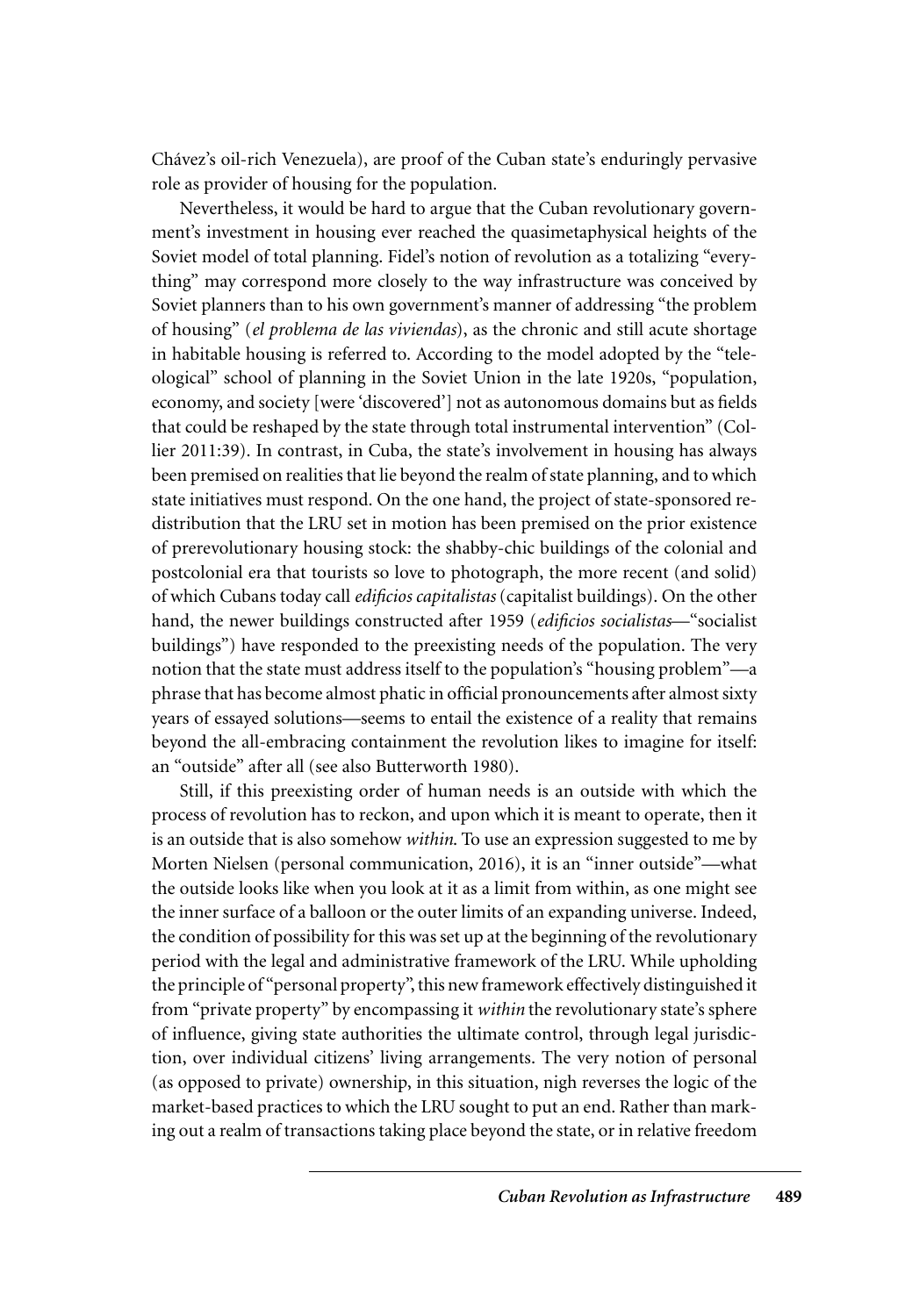from its "interventions" (e.g., transactions the state may act to "guarantee," "legally enforce," or "regulate" from the outside), personal ownership becomes an effect, and thus an index, of the state's encompassing role as both provider of property and the ultimate controller of its destiny. The forced redistribution of property in 1960, then, and the legal framework of state jurisdiction it set in place, created a situation in which homes were owned by people by virtue of being always already the state's. Staying with the cosmological metaphor, one can therefore think of the event of the revolution and the momentous legal ruptures that rapidly issued forth from it as a Big Bang of sorts: one that generated the outer reaches for its own process of becoming, marking out the sociopolitical coordinates within which the transformations that it put in motion could then unfold.

Housing policy constitutes the prime marker of this cosmogonic act inasmuch as it renders its own material and sociopolitical coordinates coterminous in the most tangible way imaginable. By the same token, however, housing becomes the prime site on which the *problem* established by such an act of revolutionary transformation must then be solved. Rendering the living arrangements of the population internal to the process of revolutionary transformation serves to define the revolution as a current that is always already "total" in line with Fidel's original cosmogonic dictum. But this is not enough in itself. For the forward thrust of this revolutionary current must then gain, and show, its purchase on those living arrangements that, by this token, come to occupy the ambiguous position of an "inner outside," as we saw: "within" the revolution, but also an "outside" upon which its current must operate, insofar as the status of housing as personal property has been ratified. Having been rendered total by legal (cum cosmogonic) fiat, in other words, the revolution must then proceed to *enact* this totality in order to continue as a current. Clarita's story illustrates how this unfolding dynamic of infrastructure provides a prime way in which the fine balance—or, as we shall see, coimplication between state control and people's personal life-projects is enacted.

#### **Clarita's Infrastructure**

Clarita's case illustrates how the revolution's infrastructural current becomes a constitutive feature of people's everyday lives. It illuminates the sense in which her claim to "have been formed in the revolution," with which this article opened, can be understood as a question not of political consciousness or ideological positioning, but rather of participating in the most concrete sense in the forms of life that the state-revolutionary project has deliberately sought to format for people. Exemplifying principles that have remained pervasive in the state's approach to housing throughout the revolution, Clarita's house is built on state land, released by the state, using state resources and labor provided by the state construction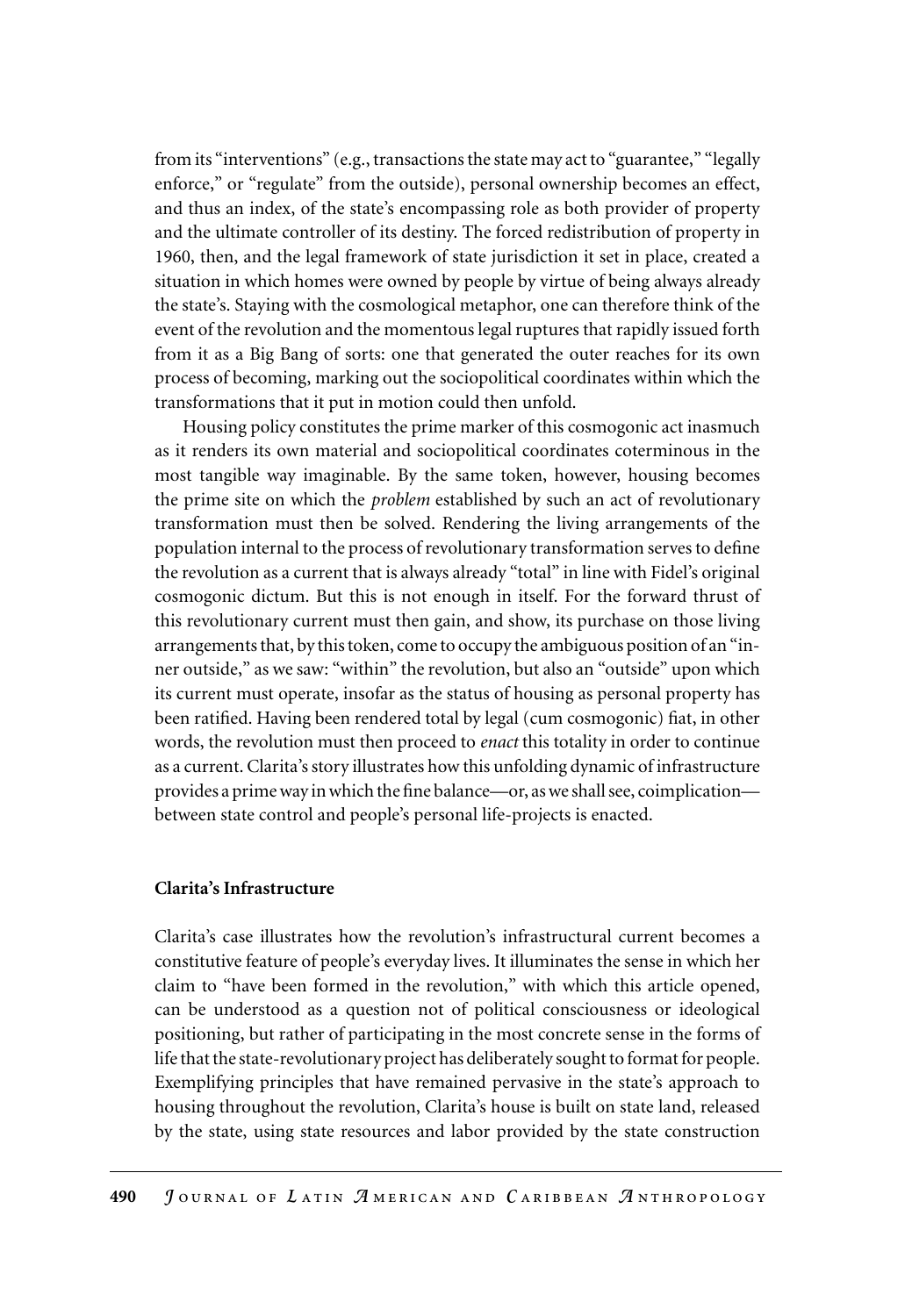company. To the extent that Clarita's life since 2005 has unfolded with reference to this plot of land, and since 2012 has been lived literally between walls made out of state resources and labor, Clarita's very existence has state infrastructure built into it. In a sense that is as deep as it is literal, Clarita lives *within* the revolution, a life shaped by the concretely material arrangements of its infrastructure.

This process of infrastructural concretion can be understood in relation to the political ontology of the "inner outside" that revolutionary housing policy sets in place. If the encompassing role of the state, enacted at the outset of the revolution, renders the "outside" of the preexisting housing stock and the housing needs to which state policies were meant to respond "internal" to the revolutionary process, then the concrete arrangements for the construction and material maintenance of housing constitute a prime manner in which this outside is co-opted by the revolutionary current, and is thus, again in a literal way, incorporated by it. Be they an empty plot of land or a preexisting building, housing arrangements that initially mark the outer limits of the revolutionary process are gradually converted into integral *parts* of the revolutionary current. Clarita's finished house, built under the material auspices of the state, but also her mother's apartment, duly legalized (albeit retrospectively), are figured as extensions of the revolutionary process initiated in 1959, and acknowledged, not least by Clarita and her family, as revolutionary "achievements" (*logros de la revolución*, as is often said in official discourse). As such, they now feature as properly *within* the process of revolution, and thus instantiate it materially.

Properly, but not necessarily entirely: one of the immediate consequences of conceiving of the project of revolutionary infrastructure in this verbal, current-like way is that it renders the process inherently incomplete. Indeed, at least in part, this is very much how its power is to be understood: the process of infrastructure—and, by that material token, of the revolution—is measured on the scale of achievement only insofar as it has by its very nature to (be seen to) continue to operate upon its inner outsides, which constitute the horizon of its current-like unfolding. Clarita's story illustrates this vividly. Referring to it sometimes jokingly as her *calvario* (calvary), Clarita's evolving relationship with the building of her own house takes the form of a series of difficulties to be solved: getting herself selected for the Poder Popular program, navigating the construction company's multiple restructurings, procuring the materials and guarding them from theft, feeding the workers, fending off the delegate who tried to take the house away from her, and so on. Comprising what to her, at the time, seemed like an endless series of small, "everyday" acts (Das 2018), this is the form that the realization of the revolutionary current of infrastructure takes in people's lives. Indeed, the current's power as a co-optive, incorporating force lies in the manner in which it is implicated in the minutiae of people's daily lives, rendering personal life projects, such as Clarita's desire to live alone, a direct and abiding function of the larger sociopolitical project of the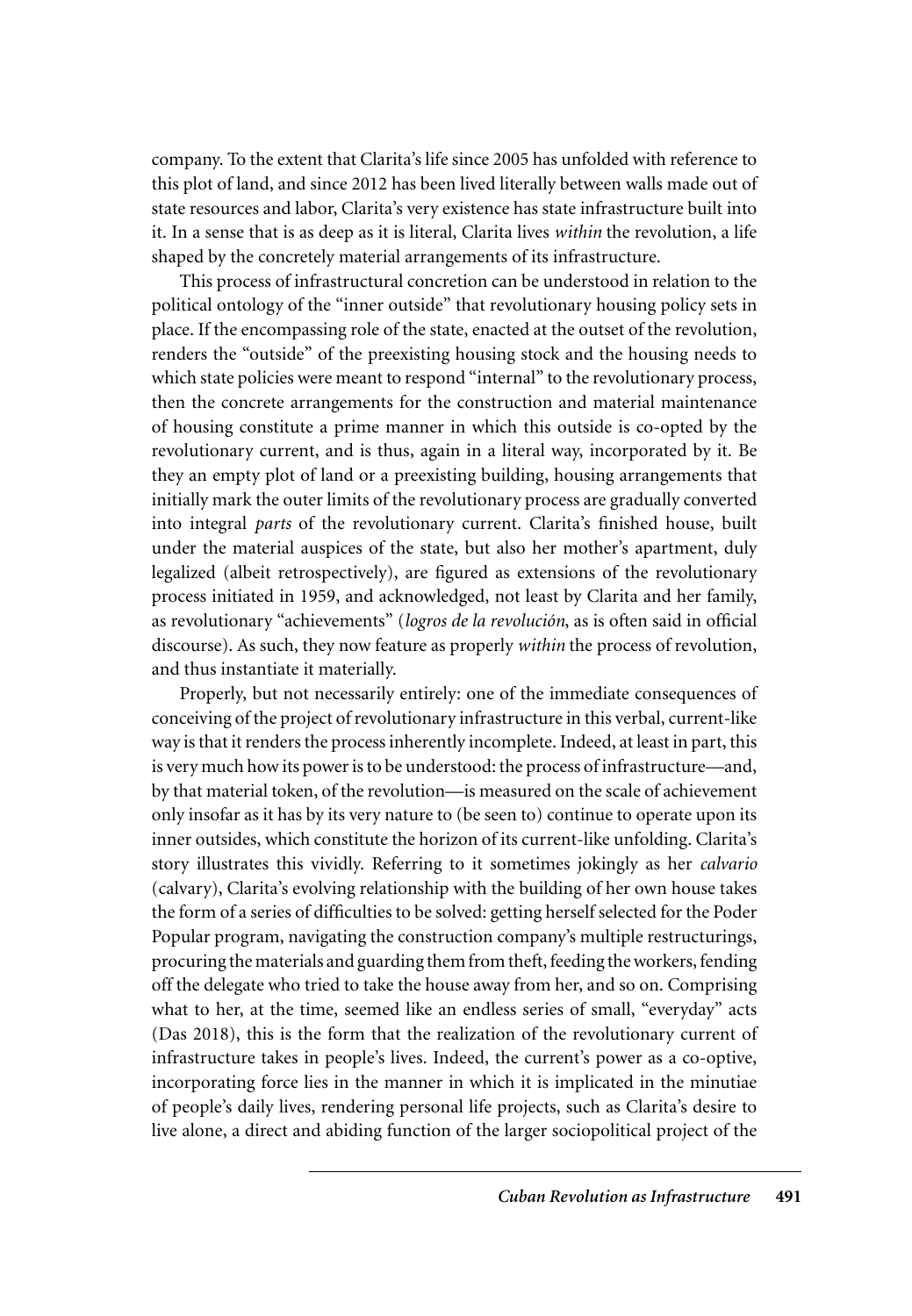revolution and, just as importantly, vice versa. Procuring a house, becoming close with one's mother, and calibrating relationships with neighbors are all concerns in which relations with state authorities (e.g., the Poder Popular, the construction company), their legal framework (e.g., ownership deeds, or the legalization process in the case of Clarita's mother), their personnel (Clarita's bosses, Clarita and her coworkers, the hostile delegate), and their material provisions, as we have seen (the construction materials, their means of transport, the food with which the workers, and Clarita and her mother, are fed), are deeply coimplicated. Here, the personal is the political in the most elaborate of senses, such that the process of infrastructure renders the revolutionary current an immanent force in people's lives and, by the same token, constitutes those lives as the arena in which the revolutionary current can be realized, always as a precarious and inherently incomplete achievement, full of effort for all involved.

#### **Conclusion**

Understood as coimplicated, state infrastructure and people's personal life-projects mark out the limits—indeed the limitations—of the revolutionary process, even as they constitute the field in which its power operates. This follows directly from the argument presented here about the inherent incompleteness of revolution conceived as a total current that "achieves" itself through processes of infrastructure. If Clarita's case illustrates how the effort required for an achievement—such as building a state-sponsored house—is a way for the revolution to implicate itself into the minutiae of her life, thus "forming her" by co-opting her in the revolutionary process, it also demonstrates how precarious and imperfect this process is. After all, Clarita's is just as much a story of hindrances, frustrations, delays, and apprehensions as it is one of "revolutionary achievement." There is indeed a prosaic sense in which her epigrammatic statement that she is "revolutionary" but *in her* "*own way*" describes the nature of her experience with the house. The myriad ways in which the state process of infrastructure came up short are proof positive, for her, that "the system doesn't work," as Cubans so often say these days, or not at least in the way that the official discourse claims it does.

One might say, then, that the myriad ways in which Clarita has had to compensate for the dysfunctional operations of the revolution-as-infrastructure, which often make its putative current seem stagnant, are indices of the fact that a great deal of her life has had to remain "outside" the revolution that has in so many ways failed to consummate its promise to incorporate "everything" that, according to its own logic, it always already contains. Stolen materials, food cooked privately with meager resources, or neighbors who help but then encroach on one's space to make daily demands, are just a few of the ways in which the limitations of a poorly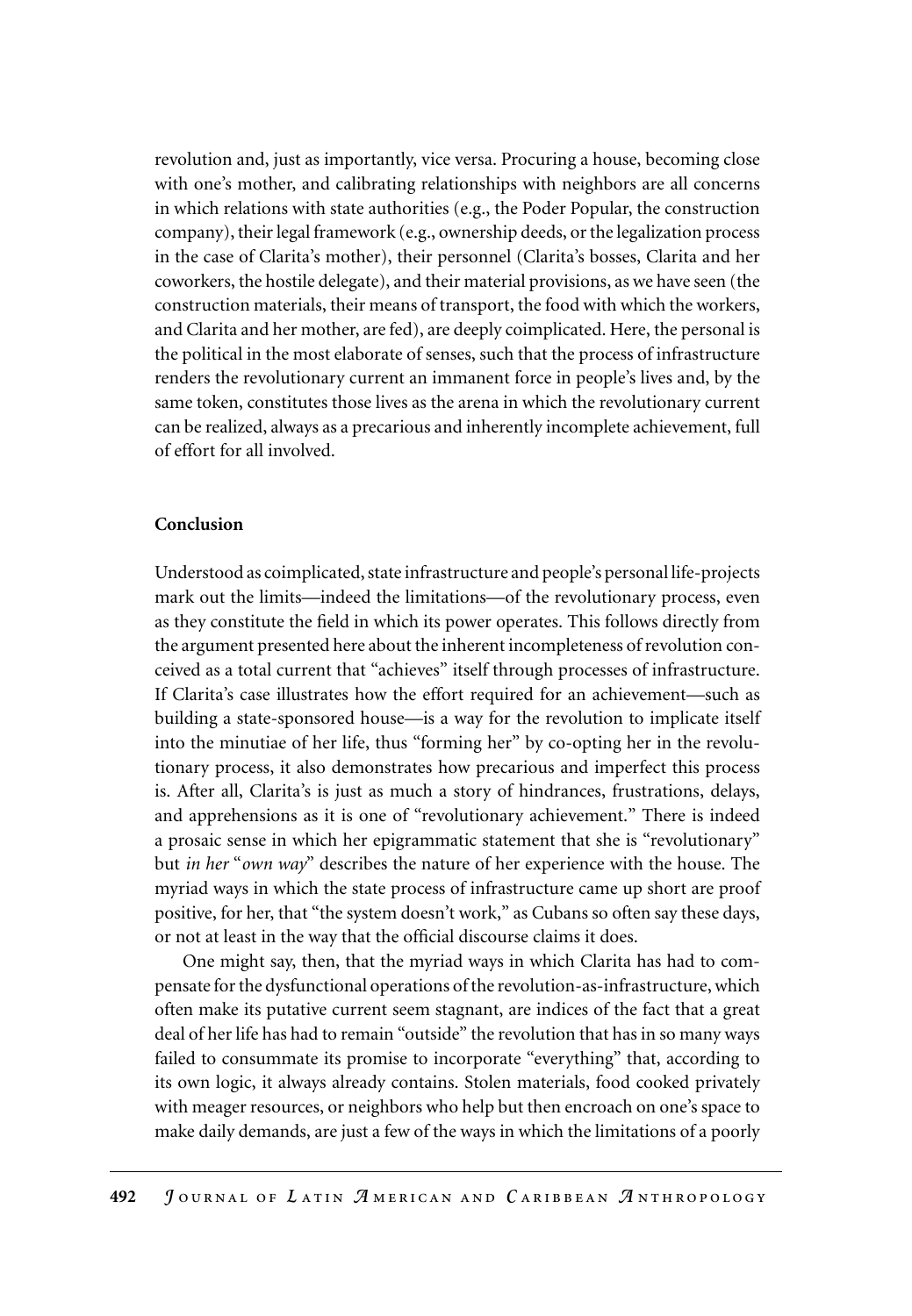funded and over-burdened state housing system become apparent for Clarita and everyone else involved. If infrastructure is a prime expression of a revolution that is meant to be moving toward realizing its inherent nature as a totality, it is also, by the same token, the site in which the failures of such a project become painfully apparent.

Seen in this light, the apparently momentous reforms of housing policy introduced by Raul Castro's government in 2011, which for the first time since 1960 permitted the purchase and sale of properties by individual citizens at market prices, could be seen as an admission on the part of the state of its own failure, ultimately, to transform housing into a prime arena for its revolutionary realization. This is certainly how the move has been interpreted by commentators who assume that the much-advertised reform process taking place in Cuba in recent years constitutes a "transition," with the country finally "opening up" to the market, and so on. To be sure, these reforms have created an apparently buoyant real estate market, particularly in areas where the nascent world of private enterprise (much of it focused on tourism) is taking hold. Furthermore, while statistics are hard to come by, carrying out fieldwork in Havana today, one gets the sense that many people have put their homes on the market, and even those who have not done so fantasize about it, seeing this as a prime way to obtain the kind of money needed to launch a dreamt-of business initiative (a cafeteria, say, selling street food), or, just as commonly, to pay what it costs to take the plunge and move abroad. In this sense, the reforms represent a significant erosion of the principles of redistribution that have undergirded the totalizing, everything-within logic of the original LRU. At the level of principle, housing policy seems in one fell swoop (again) to have rendered people's homes vehicles for exploring what might, in the ever-shifting horizon of the future—after President Obama's emblematic visit in 2016 and then Trump's election—lie *beyond* the revolution.

Still, while it is perhaps too early to tell where this new situation may lead, it is easy to overestimate the difference the recent reforms are making in practice. On the one hand, the reforms have not really sought to dismantle more than half a century of legal, administrative, and material arrangements for the state's control of housing: the regulatory framework remains in place, in line with the government's abiding insistence that these reforms are meant to "guarantee the continuity and irreversibility of Socialism" (Congreso del Partido Comunista de Cuba [Congreso PCC] 2011:5). On the other hand, this may be just as well, since the vast majority of Cuban citizens remain resolutely excluded from the nascent housing market. With foreign investment still tightly curtailed and controlled, and state salaries remaining roughly at the same achingly low levels as ever, only very few people have the resources to participate in a market that commands prices ranging from a few thousand dollars for a small apartment in an undesirable outskirt, to many hundreds of thousands for the kinds of properties foreigners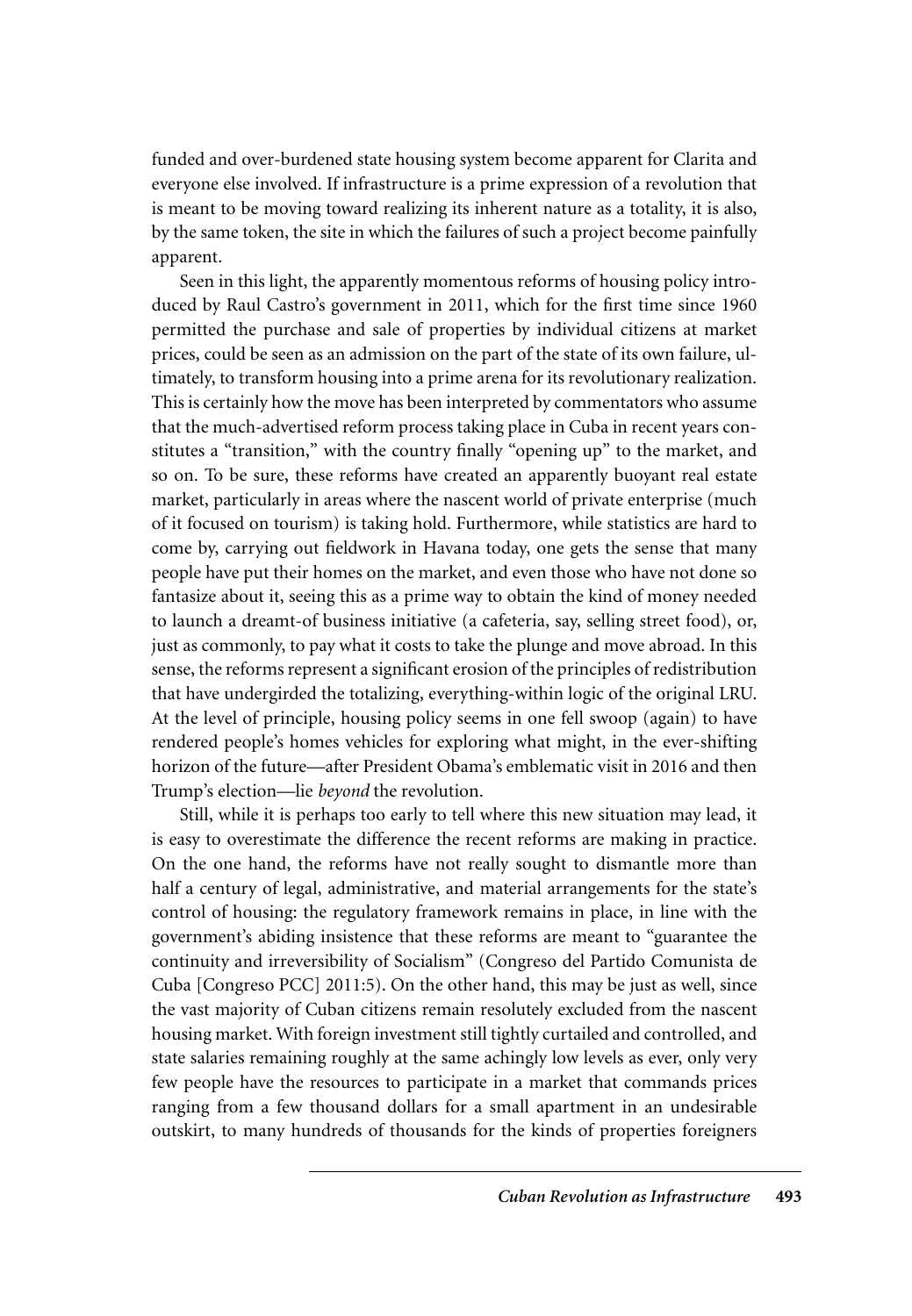are increasingly eyeing up in more affluent and central areas of Havana, such as Vedado or Old Havana. Respondents living in different parts of the city told me repeatedly that the reforms made little difference to them personally, since no one they knew had the kind of money they would like to sell their own home for, and they themselves did not have the money to buy anyone else's.

The coda to Clarita's story is indicative of the current situation. In 2015, having continued to improve her Marianao home after moving into it in 2012, relying heavily on the help of a partner who at the time earned money working abroad, Clarita left her job at the state construction company and started working as a waitress in a private cafeteria in the center of town, earning eighty to one hundred dollars per month, which was more than six times her salary in the state sector. The following year, she decided to sell her newly built house in order to move closer to the center, and put it on the market for just under thirty thousand dollars. Still waiting for takers when I last spoke to her in summer 2017, she described her prospects:

The house is big enough, and in good condition ... But who wants to move to Marianao? Only people from the East [referring to the steady stream of internal emigration to Havana], but they don't have money. If it were in Old Havana or Vedado it would be different. But the neighborhood is bad. No one pays thousands of dollars to live here. I'm hanging in there, waiting maybe for someone from the center who needs to move into something bigger. But nobody's asking.

#### **Acknowledgment**

Research was supported by an ERC Consolidator grant (ERC-2013-CoG, 617970, CARP) on the anthropology of revolutions. In addition to Clarita and her family (names, locations, and some circumstances have been changed to protect the anonymity of my respondents), I thank my institutional hosts at the Instituto de Filosof´ıa in Havana. For comments on drafts, I am grateful to Jo Cook, Alice Elliot, Hannah Knox, Nick Long, Michal Murawski, Hans Steinmuller, Charles Stewart, and Antonia Walford. I owe special thanks to Osmara Mesa Cumbrera, who meticulously compiled the materials on Cuban housing policy, and Morten Nielsen whose topological imagination provided much of the inspiration for this article's argument.

#### **Notes**

 $1$ In what follows, I adopt the habit of my Cuban interlocutors to refer to Fidel Castro by his first name—a prime marker of the popular, not to say populist, character of the socialist project in Cuba, as well as of the importance of his personality in leading it.

<sup>2</sup>Elsewhere, Che Guevara said as much: "there is no life outside [the revolution]" (Guevara and Castro 2009:25).